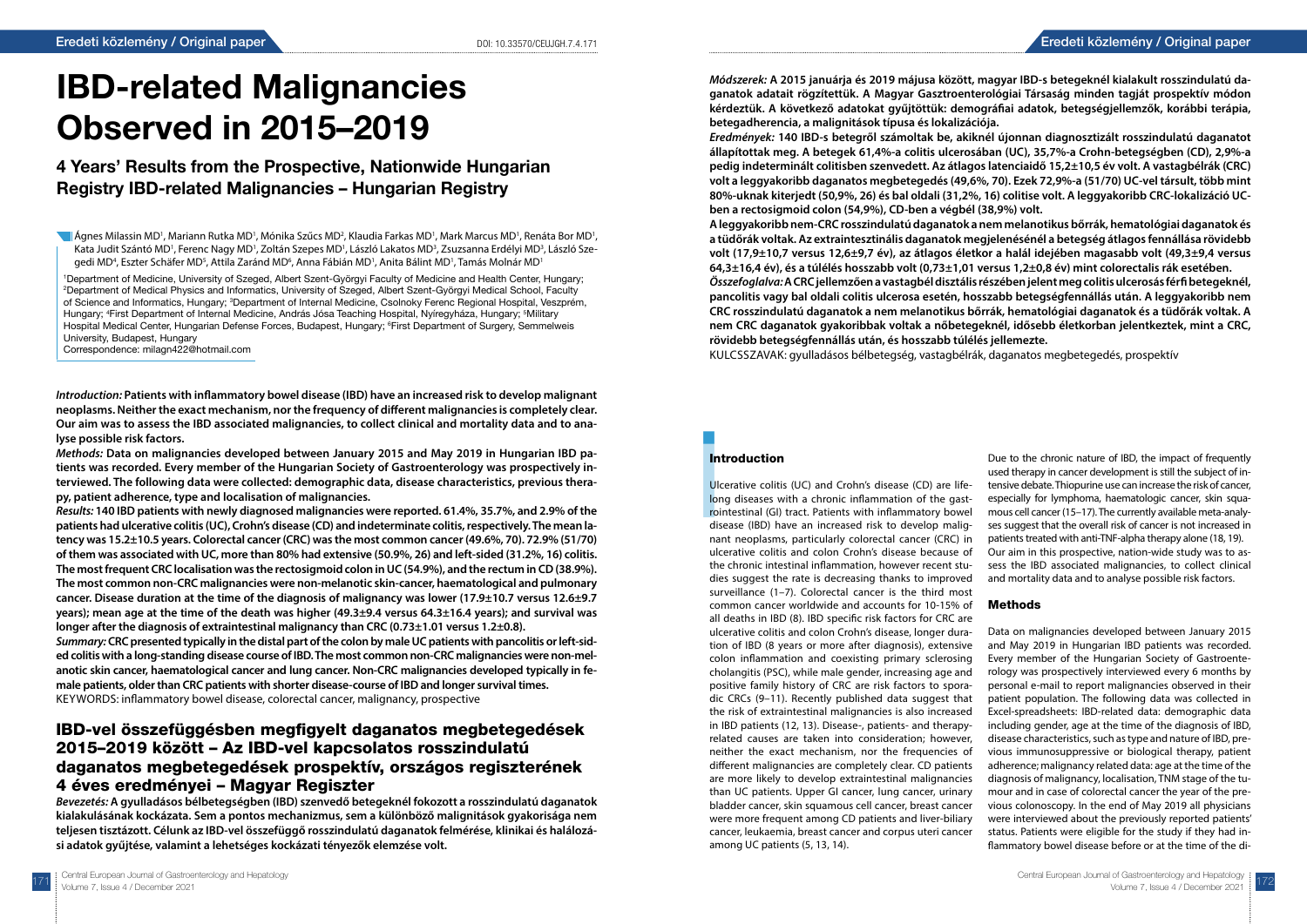agnosis of malignant cancer. All type of malignant cancers was taken into account. The stage of colorectal cancer was based on the 8<sup>th</sup> Edition TNM Staging system.

A descriptive statistical analysis was performed. Statistical data was reported as the mean  $\pm$  SD (standard deviaton); with frequencies (n) and percentages (%), when appropriate, for the survival time mean  $\pm$  SE (standard error) were calculated. Pearson's chi-squared test or Fisher's exact test was used to analyse categorical data, whereas independent samples t-test was used in case of continuous data.

The survival probabilities were estimated by Kaplan-Meier analysis. The differences in the survival of the CRC and non-CRC groups were examined by a log-rank test. Statistical tests were performed using R statistical software (R version 3.6.2, https://www.r-project.org/), values of P<0.05 were considered significant.

The study was approved by the Ethical Committee (3929, 15/2017-SZTE). The data are collected and analysed anonymously.

#### Results

#### Demographic data

140 IBD patients were reported by the members of the HSG. Patients were reported from 20 departments, altogether from 11 cities (Békéscsaba, Budapest, Debrecen, Gyula, Nyíregyháza, Pápa, Pécs, Szeged, Szekszárd, Szombathely, Veszprém). The majority of patients were male (female:male ratio was 35:65%; 49:91 patients). 61.4%, 35.7%, and 2.9% of the patients had UC, CD and indeterminate colitis (IC), respectively. The mean age of the patients at the time of initial diagnosis of malignancy was 53.0±14.7 (range 14-92) years. At the time of initial diagnosis of IBD, the mean age was 38.0±18.0 (range 8-86) years. The mean latency between the diagnosis of IBD and malignancy was 15.2±10.5 (range 0-52) years. Altogether 141 malignancies were reported – one patient had simultaneously two different types of tumour (descending colon and kidney), we counted it as two cases in the subgroup analyses.

#### Occurrence of malignancies

According to our results CRC was the most common cancer type (49.6%, 70), while the most common non-CRC malignancies were non-melanotic skin-cancer (5.7%, 8), haematological and pulmonary cancer (5.7-5.7%, 8-8) *(Fig. 1.).* The

Table 1. Demographic data of patients suffering from colorectal cancer (CRC) and non-colorectal cancer (non-CRC)

|                                                                                   | <b>CRC</b> patients<br>$(N=70)$ | non-CRC<br>patients (N=71) | P value  |
|-----------------------------------------------------------------------------------|---------------------------------|----------------------------|----------|
| Type of disease $(N, \%)$                                                         |                                 |                            | $0.015*$ |
| • Ulcerative colitis                                                              | 51 (72.9%)                      | $35(49.3\%)$               |          |
| • Crohn's disease                                                                 | 18 (25.7%)                      | 33 (46.5%)                 |          |
| • Indeterminate colitis                                                           | $1(1.4\%)$                      | $3(4.2\%)$                 |          |
| Gender (N, %)                                                                     |                                 |                            | 0.090    |
| • Male                                                                            | 50 (71.4%)                      | 30 (42.3%)                 |          |
| • Female                                                                          | 20 (28.6%)                      | 41 (57.7%)                 |          |
| Age at the time of diagnosis of IBD (mean $\pm$ SD, years)                        | $33.9 \pm 16.7$                 | $42.2 \pm 18.4$            | $0.010*$ |
| Age at the time of diagnosis of malignancy<br>$(mean \pm SD, \text{years})$       | $51.4 \pm 13.7$                 | $54.8 \pm 5.8$             | 0.274    |
| Disease duration at the time of diagnosis of<br>malignancy (mean $\pm$ SD, years) | $17.9 \pm 10.7$                 | $12.6 + 9.7$               | $0.001*$ |
| Age at the time of death (mean $\pm$ SD, years)                                   | $49.3 + 9.4$ <sup>+</sup>       | $64.25 \pm 16.4^{++}$      | $0.011*$ |
| Survival time after the diagnosis of malignancy<br>$(mean \pm SE, \gamma ear)$    | $0.73 \pm 1.01$ <sup>+</sup>    | $1.19 \pm 0.83^{++}$       | 0.208    |

\*P<0.05 was considered significant, +N=11 patients, ++N=16 patients



#### Fig. 1. Distribution of malignancies in inflammatory bowel disease

proportion of UC patients is significantly higher in the CRC subgroup contrary to the non-CRC subgroup  $(P=0.015)$ . CRC patients were significantly younger at the time of diagnosis of IBD (P=0.01), had a longer disease duration before the diagnosis of malignancy  $(P=0.001)$  and died younger (P=0.011) contrary to non-CRC patients. There was no statistical difference in gender and the age at the time of diagnosis of malignancy. *Table 1.* shows the demographic data of the CRC and non-CRC patients in detail.

#### Colorectal cancer

As CRC can be a result of long-term IBD, it was analysed in detail. 70 patients were diagnosed with CRC. 72.9% (51 of 70) of CRC cases was associated with ulcerative colitis, more than 80% of them had extensive (50.9%, 26) and left-sided (31.2%, 16) colitis. Among CD patients ileocolonic and colonic localisation was observed in 44.4% (8/18) and 33.3% (6/18). In UC patients a male dominance was seen (80.4%). The mean age at the time of diagnosis of malignancy was 51.4±13.7 years. Mean disease duration of IBD was 17.9±10.7 years, but it was less than 8 years in 10 patients (70% of them had early stage CRC). In 5 cases CRC diagnosis was simultaneous with the diagnosis of IBD. Demographic data is detailed in *Table 2.* 27 patients (38.6%) had previous colonoscopies before the diagnosis of CRC, a mean 3.85±3.2 years. 21.4% (15 patients) of the patients were non-adherent to regular check-ups. Family history was positive to CRC in 15.7% (11 patients).

The most common CRC localisation in UC patients was the rectosigmoid colon (52.9%, 27), and the rectum in CD patients (38.9%, 7) *(Figure 2.).* There was no statistical difference between the tumour localisation and the nature of the disease. Three patients had multiplex tumours: one ulcerative colitis (E2) patient had simultaneous adenocarcinoma in coecum and rectum; the second ulcerative colitis patient (E3) had three adenocarcinomas in coecum, descending colon and rectum; the third ulcerative colitis patient (E3), had four adenocarcinomas in colon and one in rectum. Tumour locali-

#### Table 2. Demographic data of inflammatory bowel disease patients suffering from colorectal cancer. \*(descending, transverse, ascending colon and coecum)

|                                    | <b>Ulcerative colitis</b><br>$(N=51, 72.9\%)$ | Crohn's disease<br>$(N=18, 25.7%)$ | Indeterminate colitis<br>$(N=1, 1.4\%)$ |
|------------------------------------|-----------------------------------------------|------------------------------------|-----------------------------------------|
| Localisation of the disease, N (%) | E1: $4(7.8%)$                                 | L1: 4(22.2%)                       |                                         |
|                                    | E2: 16 (31.4%)                                | L2: 6 (33.3%)                      |                                         |
|                                    | E3: 31 (60.8%)                                | L3: $8(44.5%)$                     |                                         |
| Behaviour of the disease, N (%)    |                                               | B1: 10 (55.5%)                     |                                         |
|                                    |                                               | B2: 5 (27.8%)                      |                                         |
|                                    |                                               | B3: 3 (16.7%)                      |                                         |
| Gender, N (%)                      |                                               |                                    |                                         |
| • Female                           | 10 (19.6%)                                    | 10 (66.6%)                         | $0(0.0\%)$                              |
| • Male                             | 41 (80.4%)                                    | 8 (44.4%)                          | $1(100.0\%)$                            |
| CRC localisation, N (%) (P=0.670)  | 27 (52.9%)                                    | $9(50.0\%)$                        | $1(100.0\%)$                            |
| • Rectosigmoid colon               | E1:4                                          | L1:1                               |                                         |
|                                    | E2:10                                         | L2:3                               |                                         |
|                                    | E3: 13                                        | L3:5                               |                                         |
| • Colonic *                        | 21 (41.2%)                                    | $9(50.0\%)$                        | $0(0.0\%)$                              |
|                                    | E1:0                                          | L1:4                               |                                         |
|                                    | E2:7                                          | L2:3                               |                                         |
|                                    | E3: 14                                        | L3:2                               |                                         |
| • Multiplex                        | $3(5.9\%)$                                    | $0(0.0\%)$                         | $0(0.0\%)$                              |
|                                    | E1:0                                          |                                    |                                         |
|                                    | E2:1                                          |                                    |                                         |
|                                    |                                               |                                    |                                         |

|                                    | <b>Ulcerative colitis</b><br>$(N=51, 72.9\%)$ | Crohn's disease<br>$(N=18, 25.7\%)$ | Indeterminate colitis<br>$(N=1, 1.4\%)$ |
|------------------------------------|-----------------------------------------------|-------------------------------------|-----------------------------------------|
| Localisation of the disease, N (%) | E1: 4 (7.8%)                                  | L1: 4(22.2%)                        |                                         |
|                                    | E2: 16 (31.4%)                                | L2: 6 (33.3%)                       |                                         |
|                                    | E3: 31 (60.8%)                                | L3: $8(44.5%)$                      |                                         |
| Behaviour of the disease, N (%)    |                                               | B1: 10 (55.5%)                      |                                         |
|                                    |                                               | B2: 5 (27.8%)                       |                                         |
|                                    |                                               | B3: 3 (16.7%)                       |                                         |
| Gender, N (%)                      |                                               |                                     |                                         |
| $\bullet$ Female                   | 10 (19.6%)                                    | 10 (66.6%)                          | $0(0.0\%)$                              |
| • Male                             | 41 (80.4%)                                    | 8 (44.4%)                           | $1(100.0\%)$                            |
| CRC localisation, N (%) (P=0.670)  | 27 (52.9%)                                    | $9(50.0\%)$                         | $1(100.0\%)$                            |
| • Rectosigmoid colon               | E1:4                                          | L1:1                                |                                         |
|                                    | E2: 10                                        | L2:3                                |                                         |
|                                    | E3: 13                                        | L3:5                                |                                         |
| $\bullet$ Colonic $*$              | 21 (41.2%)                                    | $9(50.0\%)$                         | $0(0.0\%)$                              |
|                                    | E1:0                                          | L1:4                                |                                         |
|                                    | E2:7                                          | L2:3                                |                                         |
|                                    | E3:14                                         | L3:2                                |                                         |
| • Multiplex                        | $3(5.9\%)$                                    | $0(0.0\%)$                          | $0(0.0\%)$                              |
|                                    | E1:0                                          |                                     |                                         |
|                                    | E2: 1                                         |                                     |                                         |
|                                    | E3:2                                          |                                     |                                         |



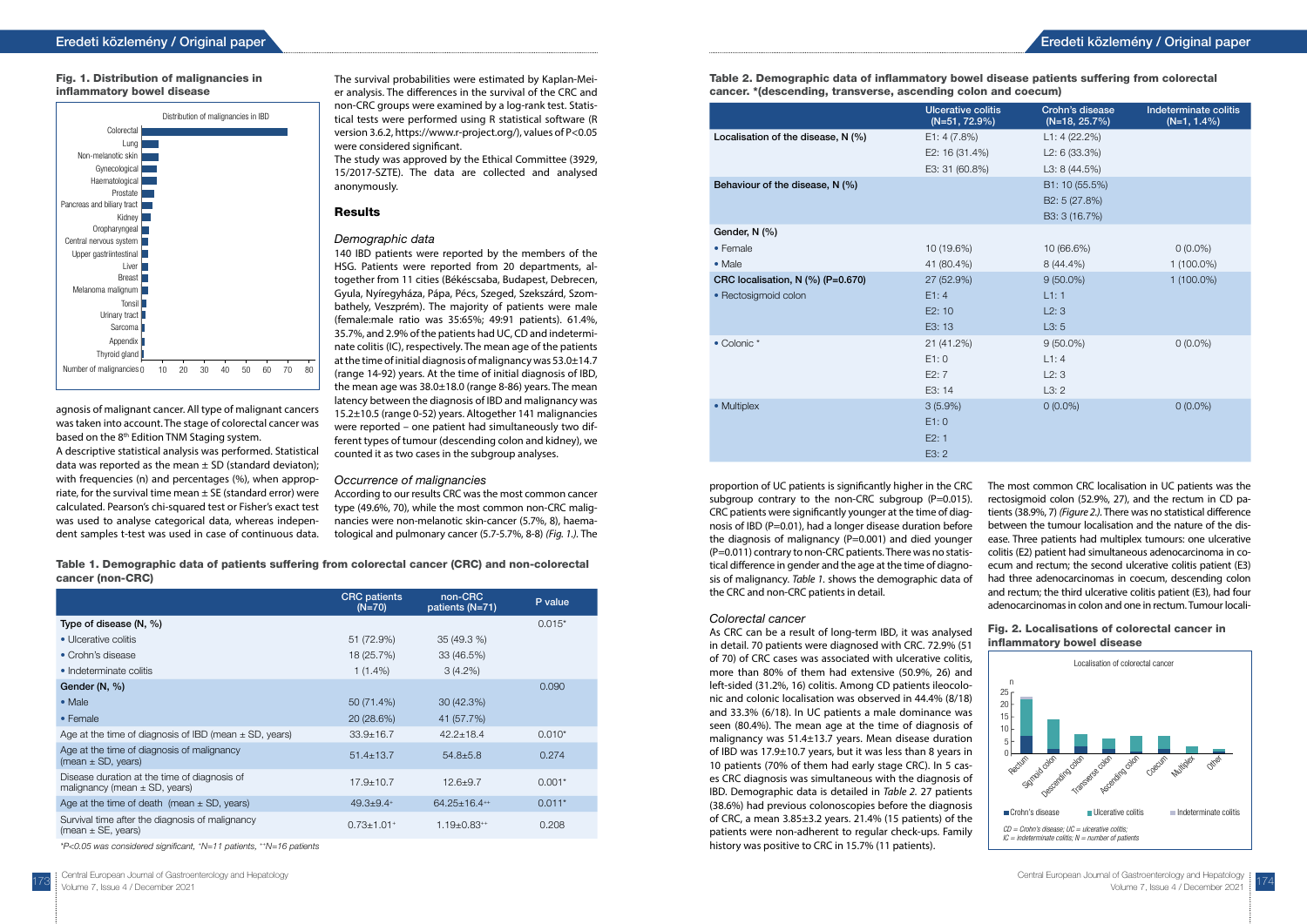sation of UC and CD patients is detailed in *Fig. 2*. Two patients had IBD-related operations previously where the malignancy developed: one UC patient had pouch adenocarcinoma, the other patient with Crohn's disease had adenocarcinoma in the ileotransverse anastomosis.

The nature of the disease was also evaluated. Chronic continuous symptoms, chronic remission, relapse and remission, relapse after chronic remission was observed in 37.1% (26), 24.3% (17), 20.0% (14) and 2.9% (2) of the patients, respectively (15.7%, 11 patients had no data available). Half of the patients with CD had non-stricturing, non-penetrating disease, 27.8% had stenotisating and 16.7% had penetrating disease behaviour (5.5% had no data about the behaviour of the disease).

Only 28.7% (20 patients) of the malignancies were detected in early stage (Stage 0 or Stage 1). One (5%) of them died in pneumonia and sepsis in the year of the tumour diagnosis. Stage 2, Stage 3 and Stage 4 tumour was detected in 50 patients (71.3%), 10 (18%) of them died after a mean 0.55 year *(Fig. 3.)*. There was no statistical difference in the previously used therapy (immunosuppressive, biological therapy or both) and the stage of the CRC.

At the time of the diagnosis of malignancy 71.4% (50) of the patients received aminosalicylates, 37.1% (26), 28.6% (20) received steroid and/or immunosuppressive therapy, and

only 11.4% (8) received biological therapy. Previously 42.9% (30) of the patients received immunosuppressive therapy a mean 63.3±58.1 months, 60% of them received azathioprine (AZA) alone, and 40% received a combination therapy.

#### Non-colorectal cancers

The most frequently observed non-CRC malignancies in our cohort were non-melanotic skin-cancer (5.7%, 8), haematological (5.7%, 8) and pulmonary cancer (5.7%, 8), then

Table 3. Summary of non-colorectal cancers

|                                      | Female:male | CD:UC:IC | $\mathbf{B}$<br>$\overline{\sigma}$<br>Age at the time<br>diagnosis<br>GD<br>$\overline{H}$<br>(mean<br>৳ | diagnosis of malig-<br>nancy (mean ± SD)<br>৳<br>Age at the time<br>nancy (mean | duration<br>G <sub>D</sub><br><b>Disease</b><br>$(mean \pm$ | suppressive therapy<br>Previous immuno- | biological<br>Previous<br>therapy | Death |
|--------------------------------------|-------------|----------|-----------------------------------------------------------------------------------------------------------|---------------------------------------------------------------------------------|-------------------------------------------------------------|-----------------------------------------|-----------------------------------|-------|
| Non-melanotic skin cc. (N=8)         | 5:3         | 3:5:0    | $40.0 \pm 13.6$                                                                                           | $55.6 \pm 11.5$                                                                 | $15.0 + 6.2$                                                | 8/8                                     | 3/8                               | O/8   |
| Lung cc. $(N=8)$                     | 5:3         | 5:3:0    | $65.1 \pm 9.4$                                                                                            | 68.6±6.9                                                                        | $3.5 \pm 3.7$                                               | 5/6                                     | 1/6                               | 3/8   |
| Haematological cc. (N=8)             | 0:8         | 5:3:0    | $44.5 \pm 25.6$                                                                                           | $51.9 \pm 20.8$                                                                 | $7.4 \pm 6.5$                                               | 5/8                                     | 4/8                               | 1/8   |
| Gynaecological cc. (N=7)             | 7:0         | 3:3:1    | $39.0 \pm 21.9$                                                                                           | $53.1 \pm 21.1$                                                                 | $14.1 \pm 11.8$                                             | 3/7                                     | 2/7                               | 1/7   |
| Prostate cc. $(N=6)$                 | 0:6         | 0:5:1    | $53.0 \pm 11.9$                                                                                           | $67.3 \pm 7.2$                                                                  | $14.2 \pm 10.9$                                             | 1/6                                     | 1/6                               | 1/6   |
| Pancreas and biliary tract cc. (N=5) | 3:2         | 2:3:0    | $31.6 \pm 17.6$                                                                                           | $51.0 \pm 17.8$                                                                 | $19.4 \pm 10.5$                                             | 3/5                                     | 2/5                               | 4/5   |
| Kidney cc. $(N=4)$                   | 2:2         | 2:1:1    | $39.5 \pm 15.2$                                                                                           | $49.3 \pm 16.1$                                                                 | $9.8 + 8.4$                                                 | 2/4                                     | 3/4                               | 1/4   |
| Malignant melanoma (N=3)             | 0:3         | 2:1:0    | $31.0 \pm 3.5$                                                                                            | $47.0 \pm 7.0$                                                                  | $16.0 + 5.6$                                                | 2/3                                     | 1/3                               | O/3   |
| Breast cc. $(N=3)$                   | 2:1         | 2:1:0    | $15.0 \pm 2.0$                                                                                            | $42.7 + 5.7$                                                                    | $27.7 \pm 6.5$                                              | 3/3                                     | 2/3                               | O/3   |
| Liver cc. $(N=3)$                    | 2:1         | 1:2:0    | $28.0 + 19.0$                                                                                             | $47.7 \pm 16.8$                                                                 | $19.7 + 9.6$                                                | 1/3                                     | 2/3                               | 2/3   |
| Upper GI cc. $(N=3)$                 | 2:1         | 2:1:0    | $44.3 \pm 18.8$                                                                                           | $59.3 + 11.1$                                                                   | $15.0 + 9.2$                                                | 2/3                                     | 1/3                               | O/3   |
| Oropharyngeal (N=3)                  | 1:2         | 2:1:0    | $37.7 \pm 11.5$                                                                                           | $50.7 \pm 17.0$                                                                 | $13.0 + 5.6$                                                | 3/3                                     | 1/3                               | 2/3   |
| Urological cc. $(N=2)$               | 1:1         | 0:2:0    | $55.0 \pm 2.8$                                                                                            | $59.5 \pm 7.8$                                                                  | $4.5 + 4.9$                                                 | O/2                                     | 0/2                               | 0/2   |
| Neurological cc. (N=2)               | 1:1         | 1:1:0    | $29.5 \pm 21.9$                                                                                           | $29.5 \pm 21.9$                                                                 | $0.0 + 0.0$                                                 | 1/2                                     | 1/2                               | O/2   |
| Tonsil cc. $(N=2)$                   | 2:0         | 1:1:0    | $46.0 \pm 7.1$                                                                                            | $50.5 \pm 4.9$                                                                  | $4.5 \pm 2.1$                                               | 1/2                                     | 1/2                               | O/2   |
| Thyroid gland cc. $(N=1)$            | 0:1         | 1:0:0    | 36.0                                                                                                      | 36.0                                                                            | 0.0                                                         | 1/1                                     | O/1                               | O/1   |
| Appendix cc. $(N=1)$                 | 0:1         | 0:1:0    | 35.0                                                                                                      | 54.0                                                                            | 19.0                                                        | 1/1                                     | 1/1                               | O/1   |
| Sarcoma (N=1)                        | 0:1         | 0:1:0    | 35.0                                                                                                      | 65.0                                                                            | 30.0                                                        | 0/1                                     | O/1                               | 1/1   |
|                                      |             |          |                                                                                                           |                                                                                 |                                                             |                                         |                                   |       |

Cc. = cancer;  $GI =$  gastrointestinal; th = therapy

19.3% (27/140) patients died after the diagnosis of malignancy after a mean 1.0±0.92 years, 86% of the patients were adherent to regular check-ups. 15.7% (11 of 70) of CRC patients and 22.5% (16 of 71) of non-CRC patients died during the follow-up period. Male dominancy was observed (19:8). CRC patients died significantly younger than non-CRC patients  $(49.3\pm9.4 \text{ versus } 64.3\pm16.4 \text{ years}).$ There was no statistical difference between the survival of CRC (8.44±0.434 years) and non-CRC (7.91±0.459 years) patients (P=0.458) *(Fig. 4.)* and the survival of early or late stage colorectal cancers (P=0.758).

#### **Discussion**



#### Fig. 3. Stages of colorectal cancer at the time of the diagnosis of malignancy

gynaecological and prostate malignancies in 5% and 4.3% (7 and 6 patients). Non-colorectal cancers are detailed in *Table 3*. Non-melanotic skin cancers (NMSC) were the following: 5 cases had basal cell carcinoma and 3 cases had squamous cell carcinoma. All of the patients with NMSC had previous immunosuppressive therapy for a mean 79.8±50.8 (12-144) months. IBD-related therapy of patients with skin cancer is detailed in *Table 4.*

8 patients had haematological malignancies, all of them were male. Three of them had ulcerative colitis with the following leukaemia: chronic myeloid leukaemia, acute myeloid leukaemia and chronic lymphoid leukaemia, and five of them had Crohn's disease with the following diseases: diffuse large B-cell lymphoma (2 cases), non-Hodgkin lymphoma, Waldenström macroglobulinemia and chronic myeloid leukaemia.

8 patients had lung cancer, 5 patients had Crohn's disease, 3 had ulcerative colitis. 7 patients had gynaecological malignancy. 6 patients had a prostate tumour, only one of them had long-term combination immunosuppressive treatment. Mean age at the time of diagnosis of prostate malignancy was 67.3 years (min: 54, max: 74); the 54 years old patient was that who had long term combination immunosuppressive treatment, all the other patients were over 65 years old.

IBD-related medical therapy was the following in the non-CRC subgroup: 76.1% (54) of the patients were on aminosalicylates, 15.5% (11) on steroids, 38.0% (27) on immunosuppressive therapy and 18.3% (13) on biological therapy at the time of the diagnosis of malignancy. Previously, 56.3% (40) received azathioprine (68.5±56.9 years): 23.9% (17) received azathioprine alone, 32.4% (23) received combination therapy and 5.6% (4) received biological therapy alone.

#### **Comorbidities**

#### Survival

Primary sclerosing cholangitis (PSC) and primary biliary cholangitis (PBC) was analysed in detail. 10 cases were associated with PSC, from them 6 had CRC, 2 had liver malignancy and 2 patients had biliary adenocarcinoma. 2 patients with colorectal cancer had PBC. Mean age at the time of diagnosis of CRC in patients with PSC or PBC was lower contrary to patients without comorbidities (45.5±7.4 versus 52.2±14.2 years). reported with malignancy over a time course of 4 years (2015–2019). Based on our findings the most common malignancies were colorectal cancers (49.6%), non-melanotic skin cancers (5.8%), haematological neoplasms (5.8%) and malignant neoplasms of the lung (5.8%). These data are in concordance with the recently published Hungarian

In our nationwide prospective study 140 IBD patients were

Table 4. IBD-related therapy of patients with skin cancer

|                                                | Squamous cell<br>carcinoma (N=3) | <b>Basal cell</b><br>carcinoma $(N=5)$ | Malignant<br>melanoma $(N=2)$ |
|------------------------------------------------|----------------------------------|----------------------------------------|-------------------------------|
| Therapy at the time of diagnosis of malignancy |                                  |                                        |                               |
| • Aminosalicylate                              | 3                                | 5                                      | $\mathcal{P}$                 |
| $\bullet$ Steroid                              | 0                                | 0                                      | 0                             |
| · Immunosuppressive                            | 3                                | 3                                      | $\mathcal{P}$                 |
| • Biological therapy                           |                                  | 0                                      |                               |
| Previously received therapy                    |                                  |                                        |                               |
| • Immunosuppressive                            | 3                                | 5                                      | っ                             |
| • Biological therapy                           | 3                                |                                        |                               |



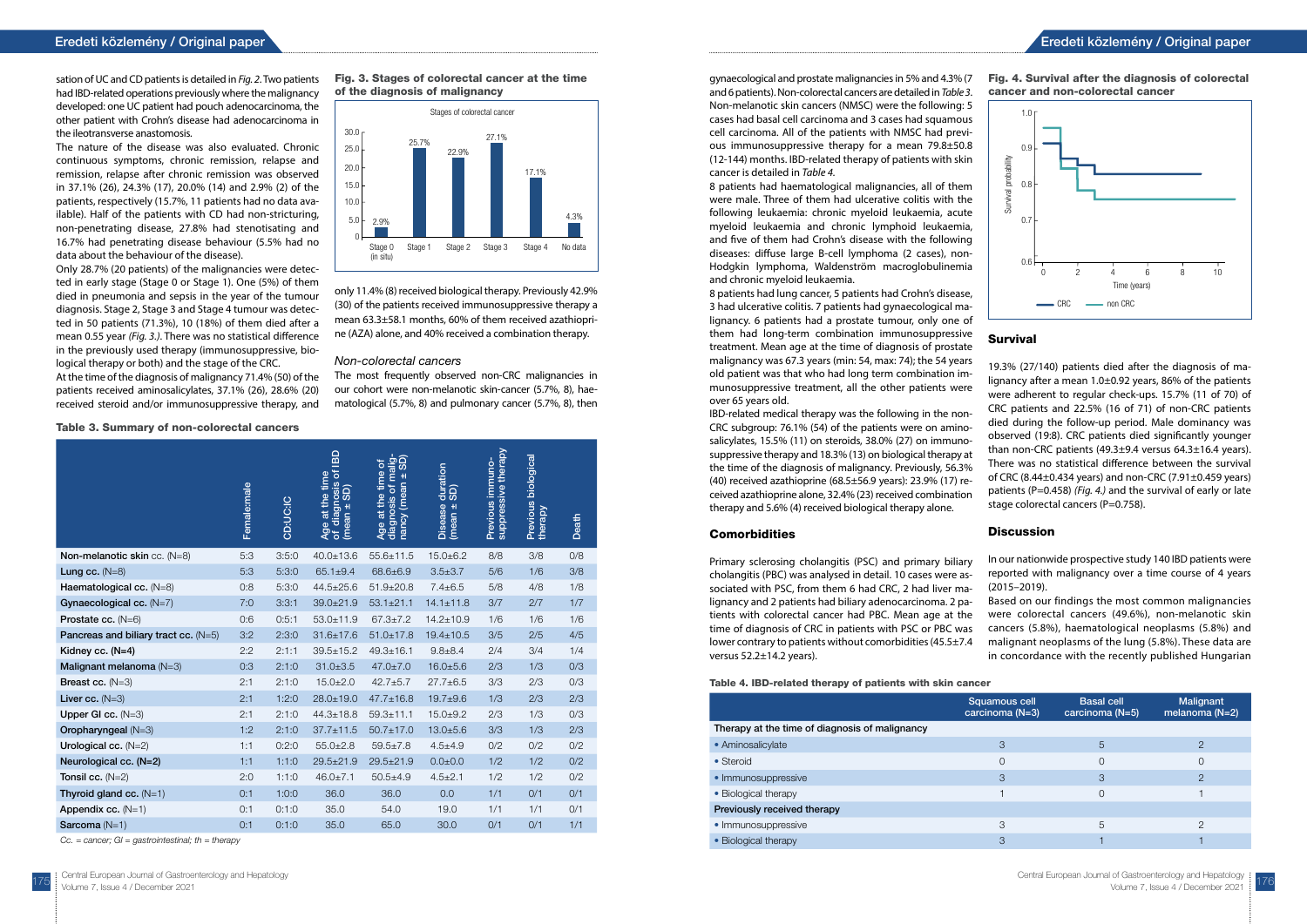population-based data, where 8.5% of the incident UC population was diagnosed with CRC (20). Similar data were presented by a Danish population-based study from 1962 to 1987, where increased risk of colorectal cancer and melanoma was found in UC patients, but for other cancers they couldn't verify this (21). A Scandinavian population based-study also found an increased risk of developing CRC both in UC and CD patients (HR [hazard ratio]: 1.66 and 1.40) (2, 3). Other studies suggest that the risk of CRC is declining over time (1, 22, 23). A recently published Swiss IBD cohort study found controversial results concerning CRC: they found an increased risk for lymphoma and biliary cancer, but not for colorectal cancer (22).

Colorectal cancers were more frequent in UC patients and developed after a significantly longer disease duration contrary to non-CRC patients (17.9 versus 12.6 years). In UC patients with colorectal cancer a male dominance was seen. Non-CRC patients were older at the time of death (64.3 versus 49.3 years); and survival time was longer (1.2 versus 0.73 years) after the diagnosis of non-CRC malignancy than CRC. These findings are in concordance with the previously published findings, which showed that ulcerative colitis increases the risk of CRC and male gender, younger age at diagnosis of UC (disease duration), extensive colitis and geography were independent risk factors (9, 24).

Based on our results the most common CRC localisation in UC patients was the rectosigmoid part of the colon (54.9%), and the rectum in CD patients (38.9%). In line with our data, increased risk for CRC and hepatobiliary cancers among IBD patients was found, and rectal cancer was more frequent among UC patients (25), but not among CD patients (6). 85.7% of the patients had longstanding disease (17.9 years) in our cohort, it should be noted that it was less than 8 years in 10 patients (70% of them had early stage CRC), which can be a result of diagnostic delay. Primary sclerosing cholangitis can increase the risk of CRC in IBD patients, especially in ulcerative colitis patients (26). In our cohort IBD patients with PSC were younger at the time of CRC onset, contrary to patients with IBD alone.

Colorectal cancer stages in our cohort are in concordance with the findings of the Hungarian population-based colorectal cancer screening pilot study's result (27). In this pilot study stage 0 and 1 tumour was diagnosed in 26.7%, stage 2 in 27.2%, stage 3 in 22.6% and stage 4 in 23.5%, while in our cohort the data was 28.6%, 22.9%, 27.1% and 17.1%, respectively.

Non-CRC patients were predominantly female. The most common non-CRC malignancies were non-melanotic skin cancers, haematological neoplasms and malignant neoplasms of the lung. In our cohort all the patients with leukaemia suffered from UC. Although the overall risk of extra-intestinal malignancies is not increased in IBD, the individual cancer types depending on the background population, CD patients have an especially increased risk to develop cancers (10, 13, 28). Contrary to our results, some studies found increased risk of lymphoma in CD patients,

especially in males. This risk was independent of thiopurine use (6, 25, 28). Pedersen et al found an increased risk of cancer of the upper gastrointestinal tract (SIR [standardised incidence ratio]: 2.85), lung (SIR: 1.82), urinary bladder (SIR: 2.03) and skin (SIR: 2.35) among CD patients and of leukaemia (SIR: 2.0) and liver-biliary cancer (SIR: 2.58) among UC patients. A Spanish retrospective, multi-centre, 5-year follow up, observational study found an increased risk for non-melanoma skin-cancer and for small-bowel cancer (RR [relative risk]  $= 3.85$  and 3.70) (23). This difference in the distribution of extraintestinal malignancies may be a result of different smoking habits and extra-intestinal manifestations (13).

All the patients with non-melanotic skin cancer was on longstanding immunosuppressive therapy for a mean 79.8 months. All the patients had squamous cell carcinoma and basal cell carcinoma, which is in range with previous study's results (13). Patients on thiopurine therapy has increased risk of non-melanoma skin cancer (12), haematologic cancer, non-Hodgkin lymphoma, skin squamous cell carcinoma and overall cancer (17).

This study has some limitations. However, this study was a prospective study there is still some incomplete data (medication, cancer stage, adherence). It could happen because not all the patients were initially diagnosed with IBD in the referral centre/physician, and some patients haven't returned to the referral physician during the study period. This database is not representative of the Hungarian population, since participation was voluntary. The CRC cases can be overestimated, due to the fact that patients with CRC visit gastroenterological centres more frequently, while patients with extraintestinal malignancies may be out of sight after the diagnosis of malignancy for years.

#### Conclusion

The most frequently observed IBD-related malignancy in our cohort was colorectal cancer. Colorectal cancer presented typically in the distal part of the colon by male ulcerative colitis patients with pancolitis or left-sided colitis with a long-standing disease course of IBD. The most common non-colorectal cancer malignancies were nonmelanotic skin cancer, haematological cancer and lung cancer. Patients with non-colorectal cancer malignancies were typically female and older than colorectal cancer patients at the time of the diagnosis of malignancy had a shorter disease-course of IBD and a longer survival time.

#### *Acknowledgments*

*We thank the participants of the Hungarian IBD Study Group – Ágota Kovács, Patrícia Sarlós, Márta Varga, András Gelley, Zsuzsanna Kürti, Péter Lakatos, Lilla Lakner, Károly Palatka, Tamás Szamosi, Áron Vincze, Mihály Balog, Zsolt Barta, Ákos Iliás, János Novák, Tünde Pandur, Nóra Szigeti, János Banai, Ildikó Kovács, Márta Kovács, Pál Miheller, Ágnes Salamon, Valéria Sipos, Gyula Tolvaj, Gábor Veres, Tibor Wittmann, Alexandra Zádori-Born, Edit Balla, Anita Gaál, Krisztián Pepa – for their active participation in the study.*